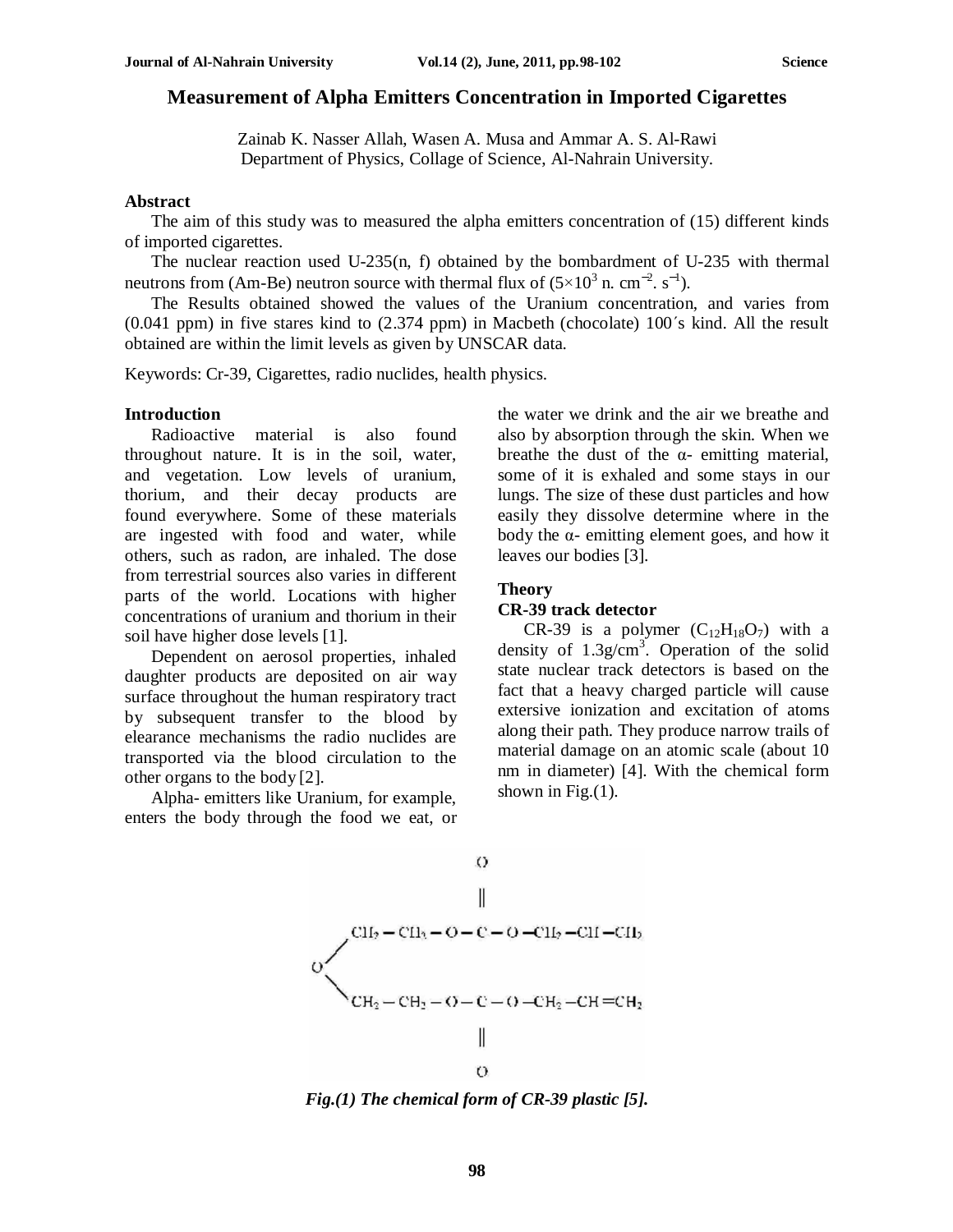# **Experiment**  *Irradiation method*

In the irradiation method an Americium-Beryllium (Am-Be) neutron source with thermal flux  $(5 \times 10^3 \text{ n/cm}^2 \text{ s})$  was used. It emits fast neutrons from the  $(\alpha, n)$  relation such as:

# $^{9}Be + \alpha \rightarrow ^{12}C + \frac{1}{6}n + 5.76Mev$

This source consists of a rod of (Am- Be) surrounded by a paraffin wax. This wax is usually used for moderating the fast neutrons to thermal energies [6] show in Fig. (2)



*Fig.(2) The irradiation of the detectors and the samples to the neutron source.* 

# *Determination of Uranium Concentration for Sampling*

The samples had taken from the (15) imported cigarettes, (0.5) g for each sample was pressed with (3000kg) into a pellet. The pellet were covered with CR-39 track detectors where cut into small piece each of  $[1cm \times 1cm]$ area, on one side and put in a plate of paraffin wax at a distance of  $(5 \text{ cm})$  from the neutron source[7].

The samples were putting in front of the neutron source with thermal flux  $(5\times10^3 \text{ n/cm}^2 \text{ s})$ , as shown in Fig. (2).

After seven days of exposure to an (Am- Be) neutron source with total influence  $(3.024 \times 10^9)$  n/cm<sup>2</sup>, the CR- 39 detectors were etched using (NaOH) solution at  $60^{\circ}$ C for 7hr., after etching, the detectors were washed by distilling water then dried and count the number of tracks under an optical microscope with magnification of  $(400\times)$  as shown in Fig. (3) & (4) [8].



*Fig. (3) represent the etched track of fission fragment in sample No.12.* 



*Fig. (4) represent the etched track of fission fragment in sample No.15.* 

# **Result and Discussion**

The density of the fission tracks (ρ) in the samples was calculated according to the following relation:-

Track density  $(r) = \frac{Average\ of\ total\ pits\ (tracks)}$ Area of field view ..................................(1)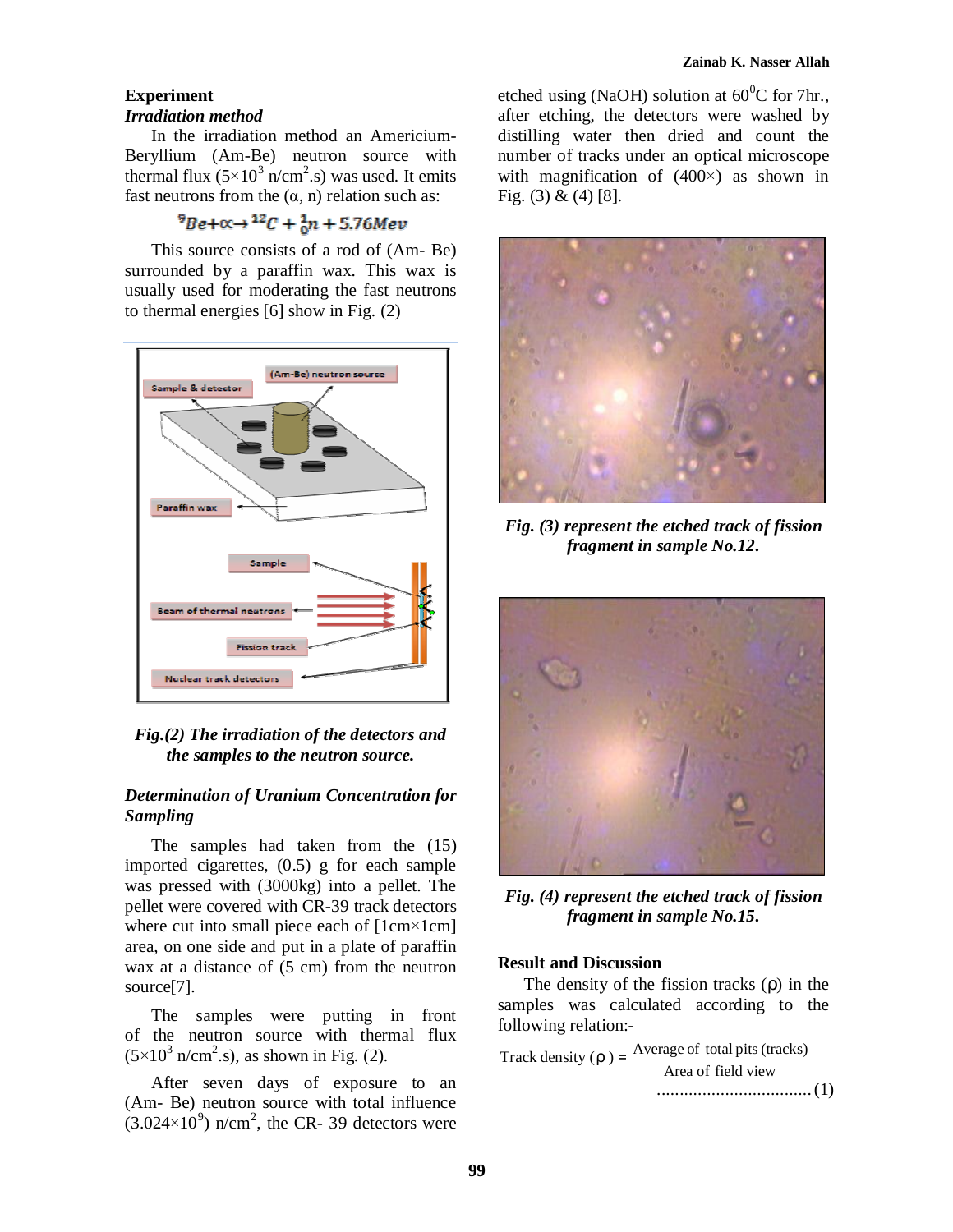The Uranium concentration is determine by comparing mean track densities recorded in CR-39 detector covering samples pellets, by using the following formula:-

$$
\frac{C_x(\text{Samples})}{\rho_x(\text{Samples})} = \frac{C_s(\text{Standard})}{\rho_s(\text{Standard})}
$$
........(2)

Where:

 $C_X$  = Uranium concentration for the sample.

 $p_X$  = track density for the sample.

 $C_S/\rho_S = iS$  the slop between the track density and Uranium concentration (ppm) for standard sample [9].

Fig.(5) shows the relation between track density in CR-39 detectors and uranium concentration in the standard samples.

The kinds of imported cigarettes for show in Table (1).



*Fig. (5) Shows the relation between track density CR-39 detectors and uranium concentration (ppm) in the standard samples.*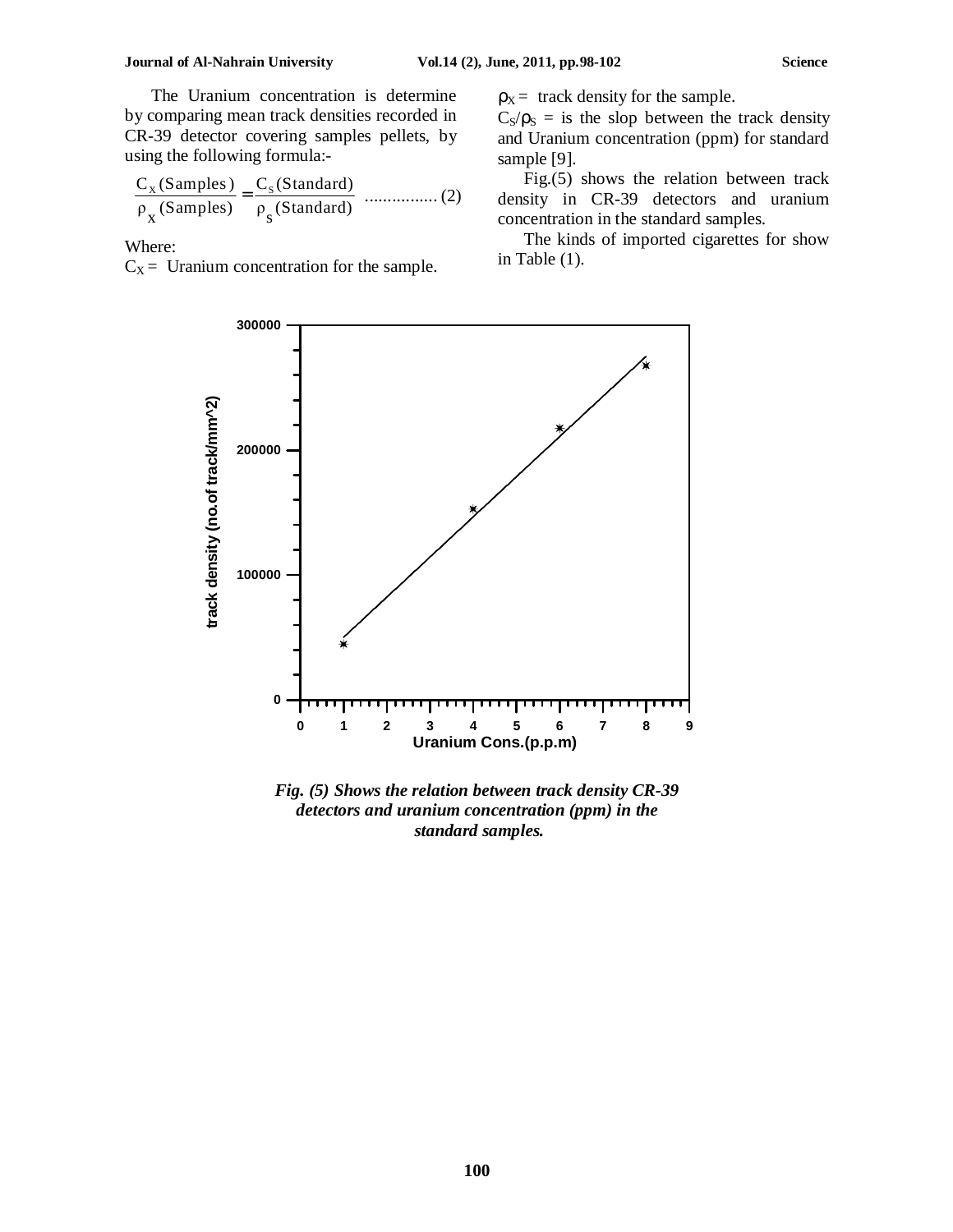|                | <b>Sample</b>                   | <b>Sample Code</b> | country        |
|----------------|---------------------------------|--------------------|----------------|
| 1              | Gauloises Blonds (Ultra lights) | $S_1$              | European Union |
| $\overline{2}$ | Gauloises Blonds(lights)        | $S_2$              | European Union |
| 3              | Pine (low tar cigarettes)       | $S_3$              | Korea          |
| $\overline{4}$ | Miami (fine Virginia)           | $S_4$              | Jordan         |
| 5              | Aspen Export (King Size)        | $S_5$              | Germany        |
| 6              | Craven (A)(Virginia)            | $S_6$              | Jordan         |
| $\overline{7}$ | Maddox (Sweet Blend)            | $S_7$              | Holland        |
| 8              | Royale Club (menthol)           | $S_8$              | France         |
| 9              | Zesty (feel moment)             | $S_9$              | Korea          |
| 10             | Pine (Light)                    | $S_{10}$           | Korea          |
| 11             | Ghamdan                         | $S_{11}$           | Yemen          |
| 12             | Macbeth (Chocolate) 100's       | $S_{12}$           | <b>Brazil</b>  |
| 13             | Pleasure (lights)               | $S_{13}$           | Korea          |
| 14             | Ishtar (Original)               | $S_{14}$           | Jordan         |
| 15             | <b>Five Stars</b>               | $S_{15}$           | Jordan         |

*Table (1) Demonstrates the types of imported Cigarettes.*

The minimum value of uranium concentration was in sample 15 (type of Five Stars) and the maximum value of uranium concentration was in sample 12 (type of Macbeth (Chocolate) 100's) as showen in Fig.(6), Table (2). All the results obtained are with in the international levels as given by UNSCAR (United Nations Scientific Committee on the Effect of Atomic Radiation) data [10].

*Table (2) Radionuclides for imported cigarettes measured by using the irradiation method.* 

|    | $r(No. of tracks/mm^2)$ | $C_x$ (ppm) |
|----|-------------------------|-------------|
| 1  | 5207.1005 ± 3.84        | 0.161       |
| 2  | 35443.786±24.566        | 1.102       |
| 3  | $30443.786 \pm 19.519$  | 0.946       |
| 4  | 29881.656±12.028        | 0.929       |
| 5  | $3047.337 \pm 3.278$    | 0.0947      |
| 6  | $5650.887 \pm 3.491$    | 0.175       |
| 7  | $31745.562 \pm 5.117$   | 0.987       |
| 8  | 38195.266 ±7.826        | 1.187       |
| 9  | $32603.550 \pm 49.216$  | 1.013       |
| 10 | $23905.354 \pm 29.869$  | 0.743       |
| 11 | $10059.171 \pm 5.059$   | 0.312       |
| 12 | 76035.502 ±24.217       | 2.374       |
| 13 | $14378.698 \pm 4.716$   | 0.447       |
| 14 | $11153.846 \pm 8.015$   | 0.346       |
| 15 | $1331.360 \pm 2.598$    | 0.041       |